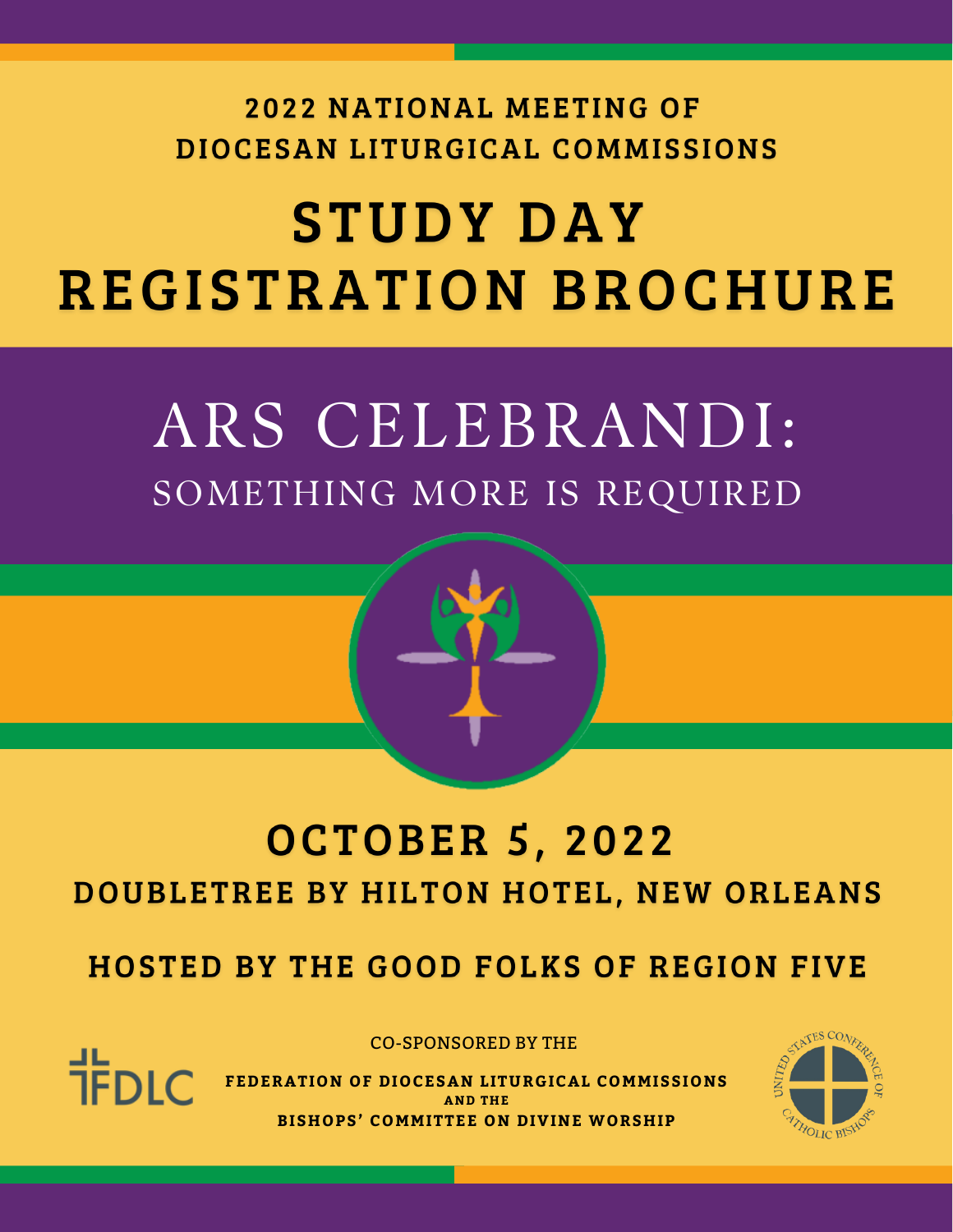#### **INTRODUCTION**

You are cordially invited to participate in a Study Day sponsored by the Federation of Diocesan Liturgical Commissions. The FDLC is made up of directors of diocesan worship offices, members of diocesan liturgical commissions, pastors, and all who share our passion for the Church's Liturgy.

Always a vital part of our annual national meeting, this day is dedicated to formation. We are confident that the subject will be of interest to local parish leaders -- priests, deacons, DRE's, pastoral musicians, and more.

This year, our topic is "*Ars Celebrandi*: Something More is Required." We will be examining the art of celebrating the liturgy – how one presides, how the assembly is engaged, how one prepares for liturgy, and how we provide liturgical formation so that the authentic celebration of the liturgy enriches all who partake in it.

What, then, is the role of the parish leader? How do we contribute to the preparation and authentic execution of each liturgy? How does our own formation contribute to the formation of the Church's ministers and to the solid formation of the assembly?

Participants will receive a journal to encourage and enable reflections on these important issues. It will also serve to weave together the academic, pastoral, and liturgical experiences of this gathering.

Please join us on Wednesday, October 5 at the Doubletree by Hilton Hotel near the French Quarter in New Orleans.

Rita A. Thiron Mrs. Betty-Ann Hickey

Ξ

Executive Director, FDLC **Archdiocese of New Orleans, Local Chair** Archdiocese of New Orleans, Local Chair

*But in order that the liturgy may possess its full effectiveness, it is necessary that the faithful come to it with proper dispositions, that their minds be attuned to their voices, and that they cooperate with divine grace, lest they receive it in vain. Pastors must therefore realize that when the liturgy is celebrated something more is required than the mere observance of laws governing valid and lawful celebration; it is also their duty to ensure that the faithful take part fully aware of what they are doing, actively engaged in the rite, and enriched by its effects.* 

 *~ Second Vatican Council, Constitution on the Sacred Liturgy, 11*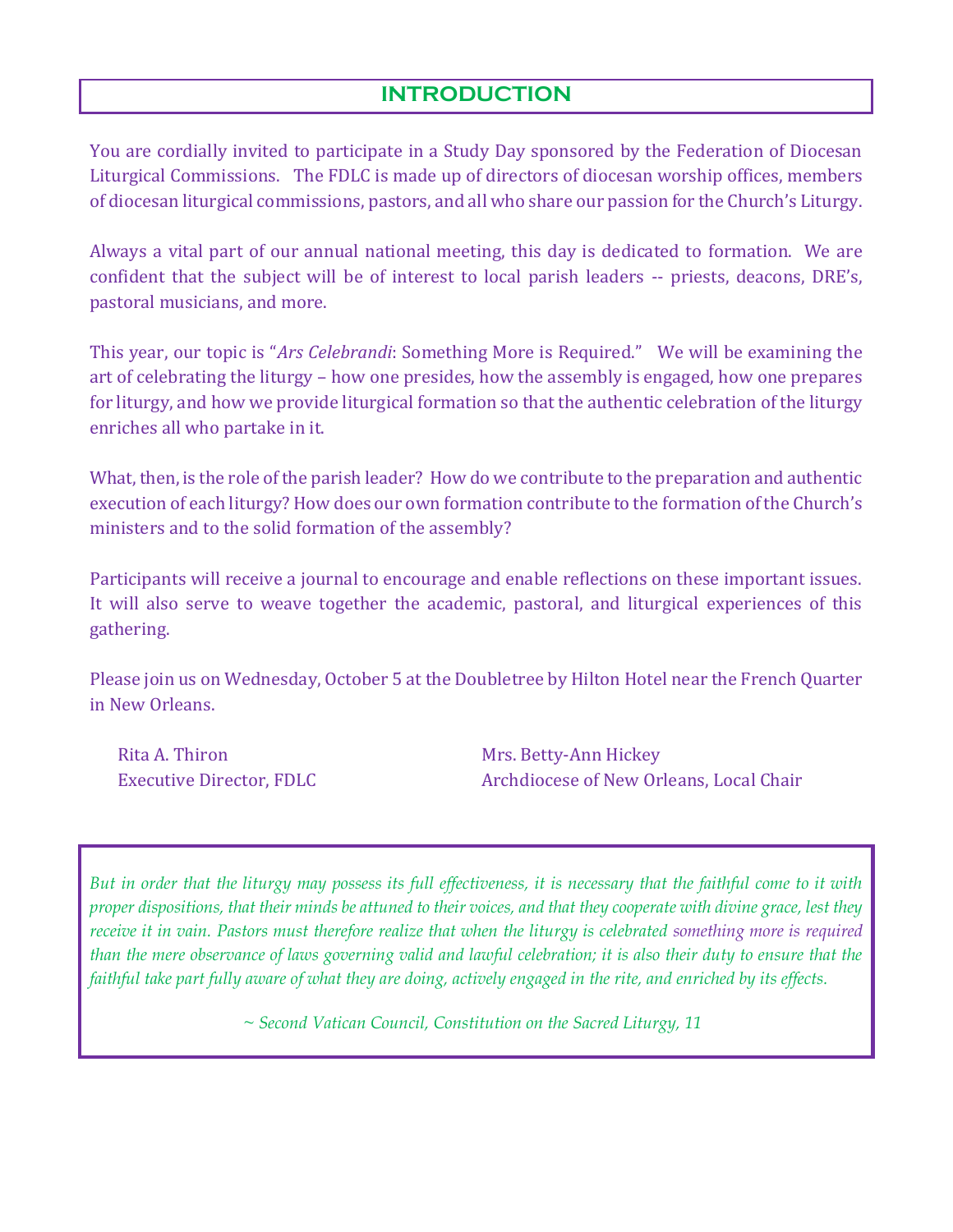### STUDY DAY – WEDNESDAY, OCTOBER 5

| 8:00 | <b>Registration Opens</b> | <b>Second Floor</b>                        |
|------|---------------------------|--------------------------------------------|
| 8:30 | <b>Morning Prayer</b>     | Crescent $A \& B - 16$ <sup>th</sup> Floor |
| 9:00 | Welcome                   | <b>International Ballroom</b>              |

#### *9:15 Ars Celebrandi***: Theological and Ecclesiological Foundations**

The active participation of the People of God is enabled and intensified by the proper celebration of the Sacred Liturgy by ministers and, indeed, by all the faithful who are properly disposed to do so. This session will explore a rich and consistent documentary history and theology of the liturgical principle of the *ars celebrandi,* the art of proper celebration -- including the *Constitution on the Sacred Liturgy*, synodal documents and papal pronouncements. Several practical applications of the principle, rooted in this history and theology, will also be proposed.



**Very Rev. Patrick Beidelman**, STL, was ordained a priest for the Archdiocese of Indianapolis in 1998 and has served in several pastoral assignments in parishes and school communities within the archdiocese. He has been associated with the Office of Worship since 2005.

Father Pat earned an MDiv from Saint Meinrad School of Theology and an STL with a specialization in Liturgical Theology from the Pontifical University of the Holy Cross in Rome. He has also served as the Vice Rector of Bishop Simon Bruté College Seminary. Presently, he is the rector of Saints Peter and Paul Cathedral, pastor of St. Mary of the Immaculate Conception Church, and the executive director of the Secretariat for Worship and Evangelization in the Archdiocese.

- *10:15 Discussion*
- *10:30 Break with Exhibits*

#### *11:00 Engaging the Rite with Empathy*

Liturgical rites involve moments of heightened, formalized intersubjective engagement. At the heart of such engagement is the human capacity for empathy. Becoming conscious of this empathetic operation is all the more important for the one who presides, who by this process engages the assembled worshippers and enables the liturgical act to fully unfold.



**Rev. Bruce Cinquegrani** is a priest of the Diocese of Memphis (ordained in 1979) and serves as the pastor of Saint Anne Parish in Memphis, TN. He is the former Director of the diocesan Office of Worship (1986-1992, 1996-2010) and has served as the Director of Vocations and Seminarians. He is a visiting assistant professor of Theology and Spirituality and a chaplain in Campus Ministry at Christian Brothers University.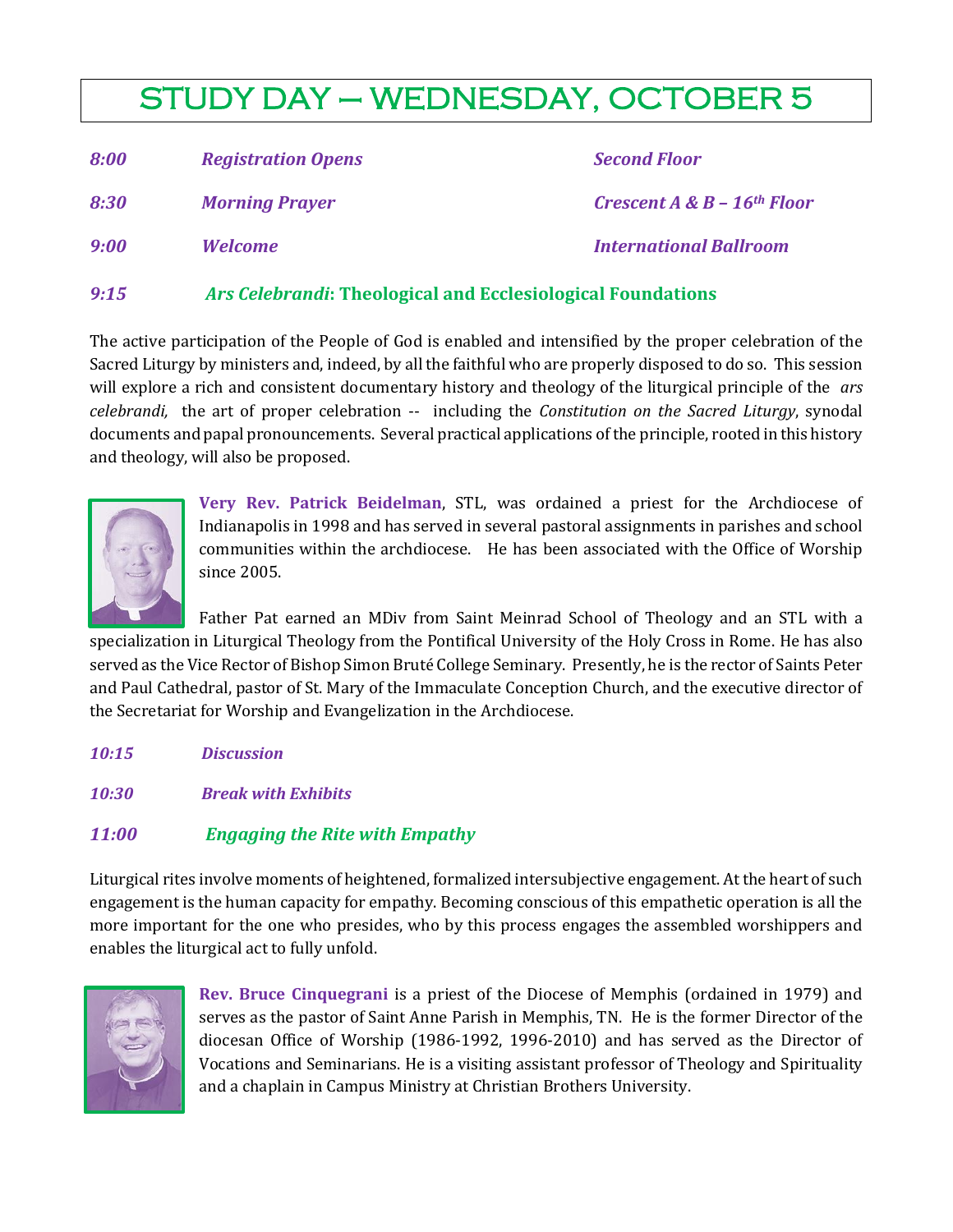Father Cinquegrani holds a BA in Religious Studies from Assumption College (Worcester, MA), an MDiv from Saint Meinrad School of Theology; Graduate studies in Counseling and Psychology from the University of Mississippi (Oxford); an MA in Liturgical Studies from the University of Notre Dame (South Bend); and a DMin in Liturgical and Sacramental Theology from Barry University (Miami).

*Noon Table Discussions*

*12:15 Luncheon served*

#### *2:00 The Sacramentality of Ritual Music Making*

Sung prayer is the Church's traditional mode of worship. At various historical moments, music's contribution to the *ars celebrandi* has varied. How does a strong musical formation contribute to a deeper spiritual formation? How does all of this promote the song of the singing assembly?



**Sr. Judith Kubicki, CFFS** is the Provincial Minister of the Felician Sisters of North America. She is an associate professor emerita at Fordham University, recently retiring after nineteen years in the Department of Theology. Prior to that she was Academic Dean at Christ the King Seminary. She holds a bachelors' degree in music from Daeman College; a masters degree in English from Canisius College; and a masters degree in Liturgical Studies and a doctorate in Liturgical Studies from the Catholic University of America.

*3:15 Break with Exhibits*

*3:45 Special Session for Local Guests with Dr. Marchita Mauck / Members in Business Session*

#### *Oriented Toward the Infinite Beauty of God*

"[The sacred] arts, by their very nature, are oriented toward the infinite beauty of God, which they attempt to portray by the work of human hands. They are dedicated to advancing God's praise and glory to the degree that they center on the single aim of turning the human spirit devoutly toward God. …The Church has therefore always been the friend of the fine arts and has ever sought their noble help, with the special aim that all things set apart for use in divine worship should be truly worthy, becoming, and beautiful, signs and symbols of the supernatural world… (*Constitution on the Sacred Liturgy*, 122).

 How, then, does all this contribute to *ars celebrandi*? How does art and architecture impact and serve the celebration of the Liturgy?



**Marchita Mauck** served on the art history faculty at Louisiana State University for fortythree years (1967–2010) and from 1999 to 2008, she was associate dean of the College of Art and Design. She has worked as a liturgical consultant since 1987. She is the author of *Shaping a House for the Church* (1989); *Sacred Light: Holy Places in Louisiana (2010);*  and *Places of Worship: A Guide to Building and Renovation (1995)*.



*5:30 Mass at Immaculate Conception Church*